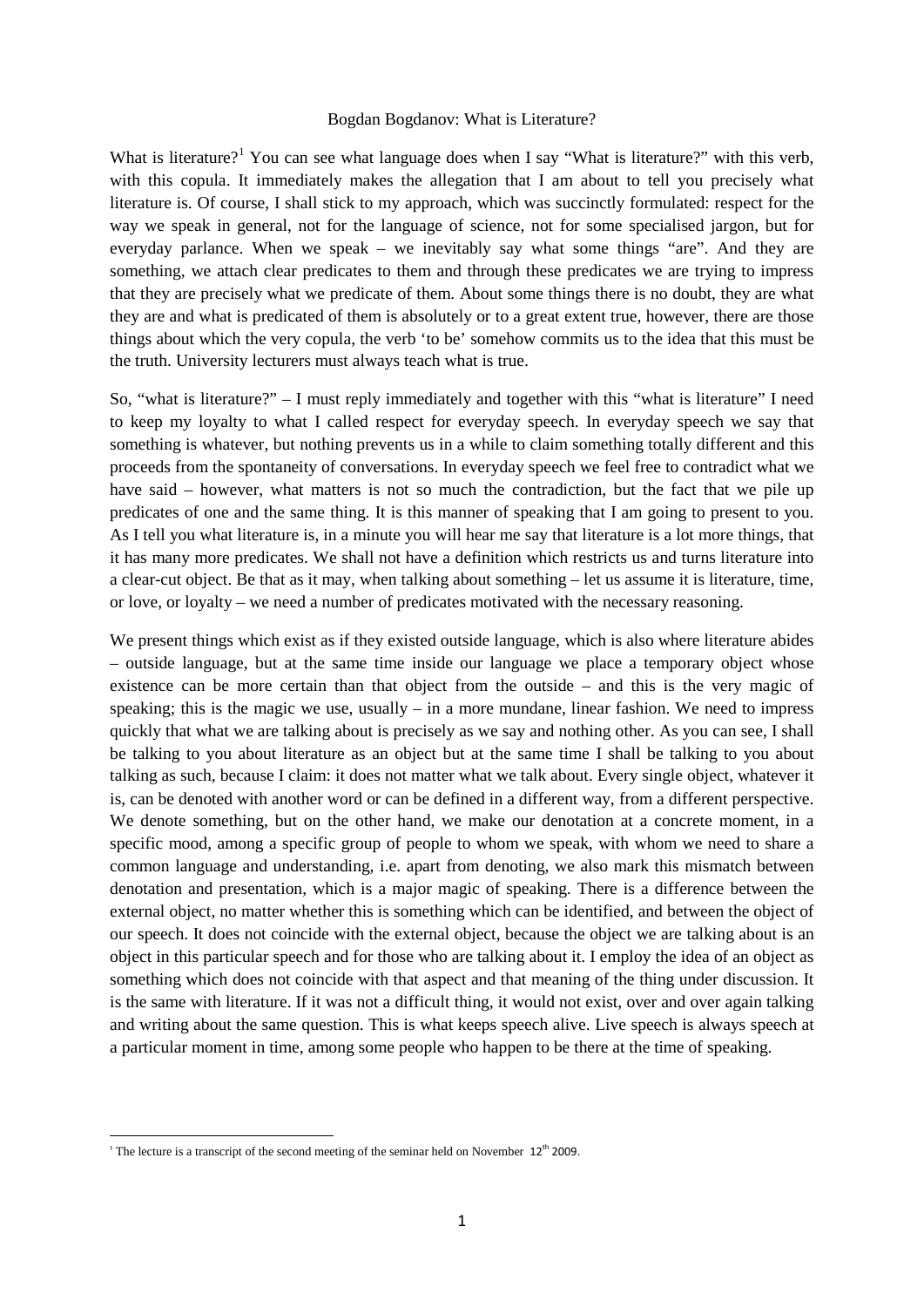Essentially there are two types of objects: one type are manifest and the others – non-manifest. The latter kind are also called non-ostensive so that the Latinate root can give them greater weight. Ostensive objects are clear, we can say this is that, and the other is another thing and we can point a finger at them – they stand right there, before our eyes. The non-ostensive objects are more difficult to discuss because in some way they always create problems, although we can always give examples. There are some non-ostensive objects which appear absolutely clear to all. Such an object which exists to a great extent by virtue of the feeling we experience and which helps us recognise it clearly via the magic of the word is the thing called 'love'. This non-ostensive thing 'love', as well as most ostensive things cannot exist in another way than in a class of similar objects. It may appear to us that love is unique and we would like this word to be crystal clear, but, in effect, love immediately disintegrates into different types and realisations, which, in turn, merge into other shapes and forms of affection. In the language of logic, these are called classes. This is a class of love-affection, but also - a broader one, a class of various feelings. This is true of everything: we think in terms of classes – so that ostensible objects are also in a class of their own, about which we have a special rank in our conscience. However, we tend to severely simplify what our brain does and we quickly reduce our brain activity to basic ideas and circumstances, while in fact things are considerably more complex. Besides, everything is part of more than one class. One of the issues that I keep saying and try to impress on my audience – without much success, unfortunately, is that there is a class 'human' and this class is very complex, because it splits into several sub-classes, in which there are, for instance, contemporary and past people, Europeans, Bulgarians, Muslims, there are various classes of people but all of them are included in the class 'animal'. And being part of the class 'animal', they are related to both simple mononuclear living creatures and to higher classes.

What we register as emotion should better be seen as a general circumstance, for instance, the sadness in the eyes of a dog, or an elderly woman. Bear in mind that what our emotions do, the product of our feelings are precisely such classifications, which classifications do not always achieve the status of language. Language cannot conceive them, but emotions can. The juxtaposition between the rational and the emotional is a true concurrence – it is not a genuine opposition, this is not the natural state in which a person exists: firstly, because a human being purely by virtue of his literacy cannot help but think at times. In fact, a person always thinks, but he does it in perfunctory and abstract terms, more often than not - and from a different point of view – he is unable to engage in anything unless there is some emotion in it. Feelings should always be there. Love is a feeling, an emotional state, but this is not what I am saying. I keep making the same claim – love is love, and in it there is incessant thinking. What we call feelings are states of broad, indiscriminate sensations. While I hereby propose a way to distinguish thinking from feeling in the same way that we are used to doing it in wholesale every day exchanges. And this is the way I am going to talk about what literature is.

## What is literature?

The first way to define it – literature is not history, philosophy, or science – although these four areas make part of the class "human activity". All the four disciplines present forms of thinking-cognition, discrete forms of thinking and cognition, or different methods of creating oral or written texts. A second definition – literature is shorthand for what we call 'fiction'. The problem is that the borderline between fiction and non-fiction is not clear. We want to define what is fictional in literature but this is a category which shifts in time; it is one thing at a given moment, and a different one – at another one. Always when we try to define something, we seek to define it as an entity, i.e. via a trait which is innate to it, but, in fact, we end up defining it not only through the feature that pertains to it, but also via traits that distinguish it from other things, which make it different.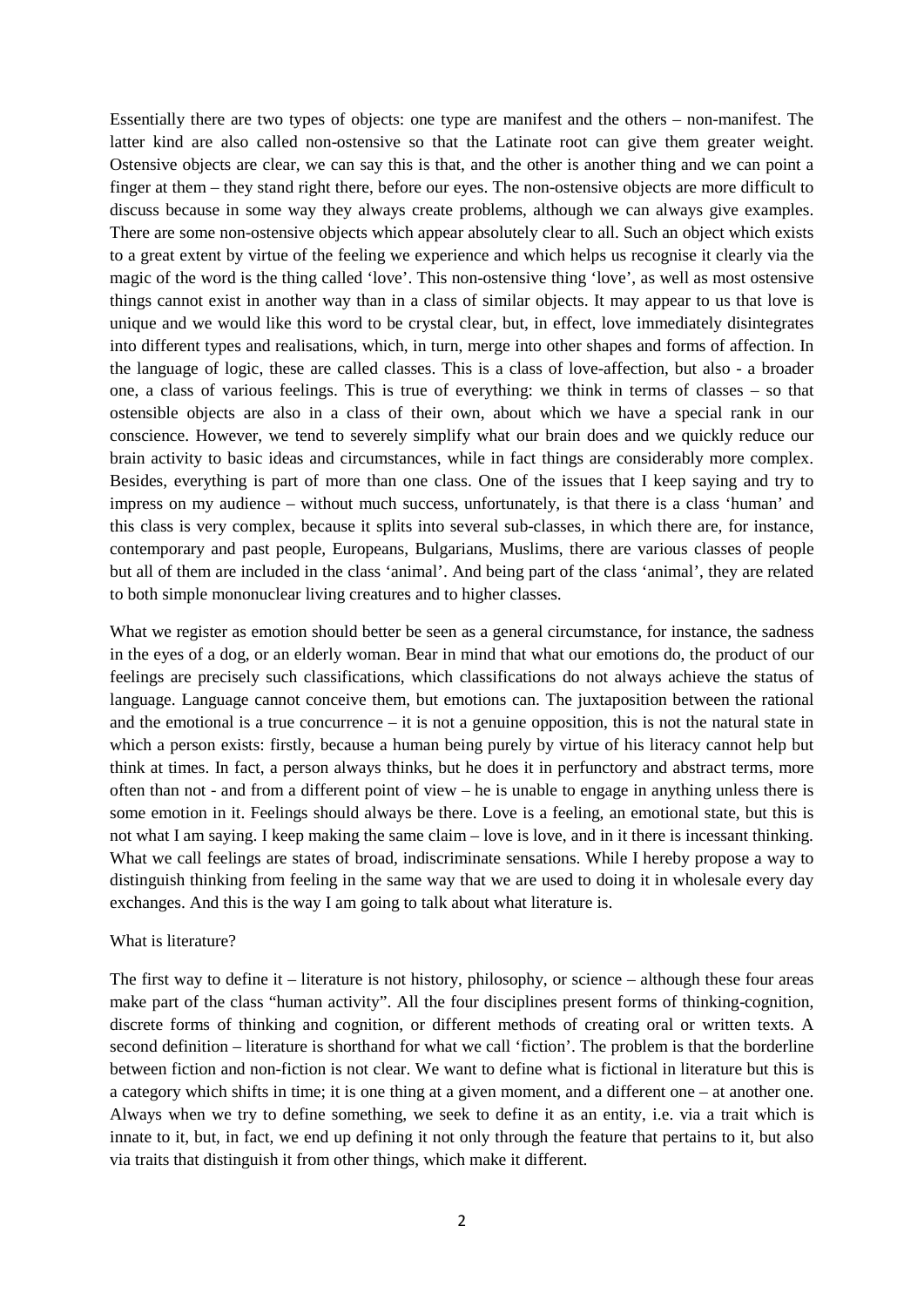Part of the magic of words is 'essence', the term introduced by Aristotle and adopted in European science; a word we use to taunt our listeners – because they may not know what the essence of something is, but I do  $-$  i.e. a distinctive feature and I tell them, saying "the essence is this  $-$  end of story". But if this is what a man's essence is – an inborn trait, but this trait is also an external relation to something else, something which is different. Fiction can exist happily even without a concept of what literature is. Precisely this is the case with Aristotle and his *Poetics,* with which he presents an inaugural text of literary theory, and he complains at the beginning of his text that a general concept of literature is lacking, that a definition of poetry exists but a concept which would embrace also forms of prose fiction at the time of Aristotle does not exist. That is why ancient Greeks have launched a new coinage: λογοτεχνία, which names what we today call 'fiction'. 'Fiction' is a historical category and it makes sense to have a history of art forms, however, apart from this historicity there are consistent features which are always there. The big issue is – which are those features that are always present?

The next definition – literature is a set of creative writing texts in a cultural environment. This is a completely pragmatic definition. Bulgarian literature, French literature, European literature, world literature …. All the literary texts in a cultural environment can be put together in a hyper text. This hyper text or the researcher who has compiled such a hyper text would then say: here is the model of Bulgarian fiction, or this hypertext can serve as a paragon of Bulgarian literature. Likewise, we sometimes set off a major work in a national literature, such as *Don Quixote* - for Spanish literature. We do not know which the major work of Bulgarian literature is – Pencho Slaveikov wants his songs to be one, but somehow Vasov's novels have already occupied this position; however, we have moved on in time and our ideas are now different. A new hypertext can be created and such products have been made in the history of literature – a following of different forms of art in the history of a national literature. So, on the one hand we have a set of fiction texts, on the other – experience, be that a super hypertext, which can be a sample, or a series of samples connected historically in some sort of development.

We move on - literature as a fiction text. We recognise a literary text by its language. When I say 'we', I mean ancient Greeks, as well as any other environment – a specific type of speech, different from the everyday one, this is fiction. Poetic speech is easy to recognise – there is rhythm in it. Prosaic speech is quite specific too; there is also some type of rhythm in it. Whatever the difference between fiction and everyday speech, it is never nonexistent. Imaginative, rationally enhanced speech – this is the impression we get from the language of fiction. Written in a language which is easily recognisable as literary. Further on – a text with a specific coherence, a special texture – multilayered and ambivalent, a text where more than one speech form is employed and more than one discourse. A specifically deliberate text flow, in which two significant features occur in a sophisticated relation: on the one hand, a representation of something, an object, a specific world and reality which mean something to us – and we know that we have a literary text before us. At the same time, we can have a presentation of something which may easily be non-existent or be presented as different from what exists. A representation of something, an object, a specific world and reality and at the same time – a reflection, i.e. a specific type of thinking, within the very system of representation. Just like with feeling or thinking, we act in the same way with literature. We all know what literature is, but the very trait we deny literature is thought – science, philosophy, sociology think, literature does not. What we will be after here is the specific way in which literature thinks. And literature thinks in a modular fashion, i.e. – it thinks simultaneously in a number of different ways.